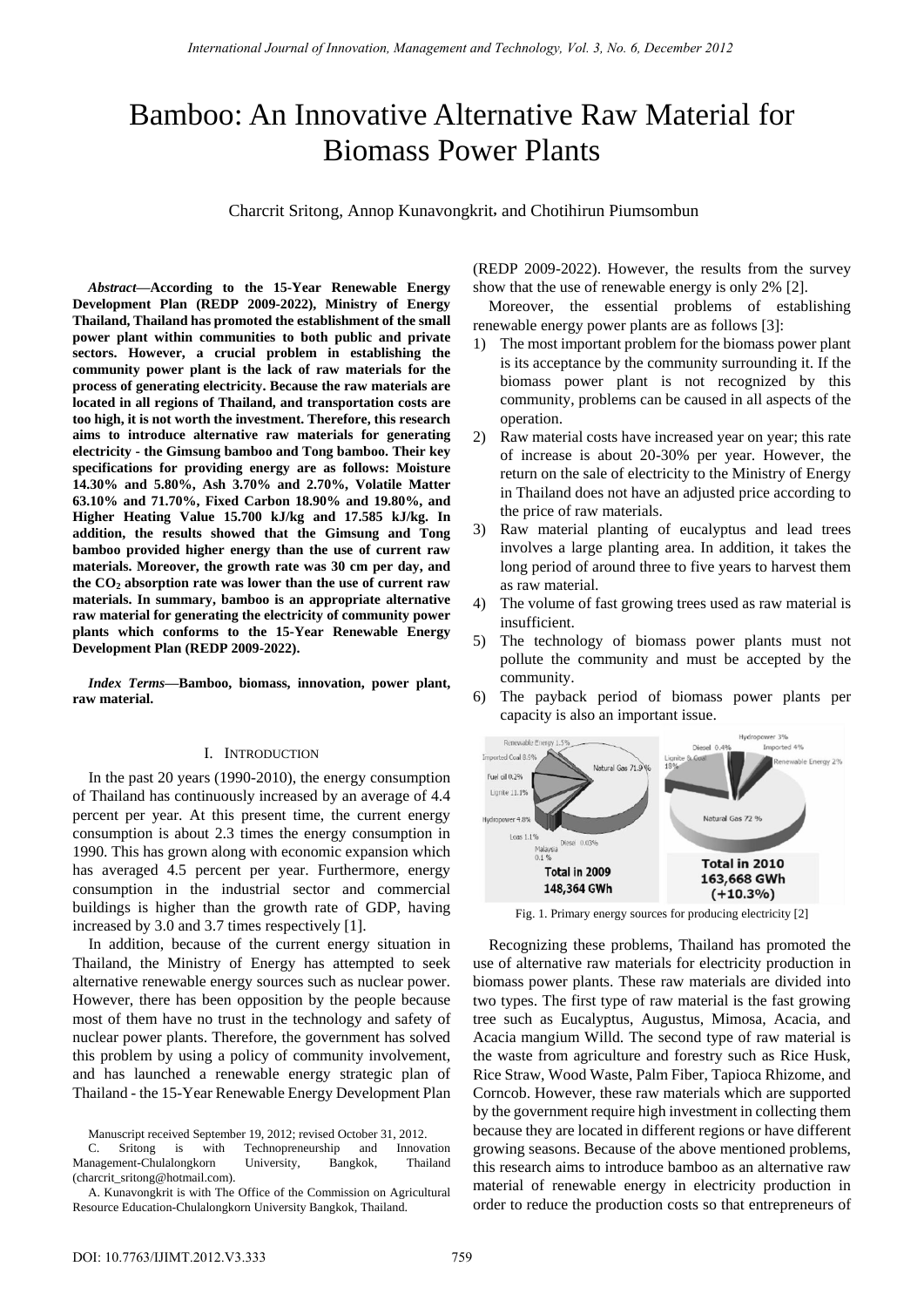community power plants can produce electricity for sale to the government [4].

# II. RESEARCH OBJECTIVES

- 1) Determine the specific properties of bamboo as a raw material for electricity production of biomass power plants in Thailand.
- 2) Compare the characteristics of bamboo and other raw materials used in electricity production of biomass power plants in Thailand.

# III. MATERIAL TESTING

Two types of bamboo as a new type of raw material in electricity production were tested in this research. They were Gimsung bamboo (Scientific name: Bambusa Deecheyama) and Tong bamboo (Scientific name: Dendrocalamus asper). Testing consisted of three main steps as follows:

- 1) To test the energy of each raw material by determining the volatile matter, fixed carbon, ash and high heating value (HHV).
- 2) To compare the energy of 14 existing raw materials and two new raw materials (bamboo).
- 3) Conclude the results.

### IV. LITERATURE REVIEW

The approach to resolving the lack of raw material of biomass power plants in Thailand consists of six main issues as follows [5]:

- 1) Establish public hearings for public comments and participation in power plant projects.
- 2) Provide agricultural information to communities so that they can manage their lands for growing bamboo and take part in generating electricity of power plants.
- 3) Provide knowledge on the benefits of growing bamboo which can supplement their income.
- 4) Establish contract farming which insures both the bamboo price and purchasing quantity. This will benefit both the buyer who can control the raw material cost and quantity, and the agriculturist who can meet market demand and raw material cost.
- 5) Specify the quantity or proportion of growing bamboo by themselves and purchasing from communities.
- 6) Evaluate the satisfaction level of agriculturists who participate in the bamboo-growing projects.

The six approaches above indicate that bamboo can be an appropriate alternative raw material to resolve the lack of raw material for biomass power plants in Thailand. Moreover, existing bamboo in Thailand consists of 15 genus and 82 species [6]. The bamboo which is selected as the raw material in producing electricity should have thick wood. Two types of bamboo which are commonly planted in Thailand are Gimsung bamboo and Tong bamboo [7].

## V. RESEARCH RESULTS

The raw materials which were tested and compared with the bamboo in this study consisted of rice husk, rice straw, cane trash, parawood, palm shell, palm trunk, corncob, tapioca rhizome, bagasse, palm fiber, empty fruit bunch, palm leaf, corn stalk, and eucalyptus bark. The two types of bamboo which were tested were Gimsung bamboo as shown in Fig. 2 and Tong bamboo as shown in Fig. 3. The specific properties of this testing consisted of Moisture, Ash, Volatile Matter, Fixed Carbon, and Higher Heating Value (HHV). The ASTM E 870 and D 5865 were used as the instruments of testing. The results of this research are shown in Table I .



Fig. 2. Gimsung bamboo (Scientific name: Bambusa Deecheyama)



Fig. 3. Tong bamboo (Scientific name: Dendrocalamus asper)

From the testing, the results showed that the palm shell had the highest heating value 18.446 kJ/kg. Moreover, the specific properties of combustible substance - volatile matter and fixed carbon - were considered in producing electricity by the gasification technique. The rice husk had the highest fixed carbon 18.88% and the palm shell had the highest volatile matter 68.31%. Furthermore, the palm lead had the lowest ash 0.72%.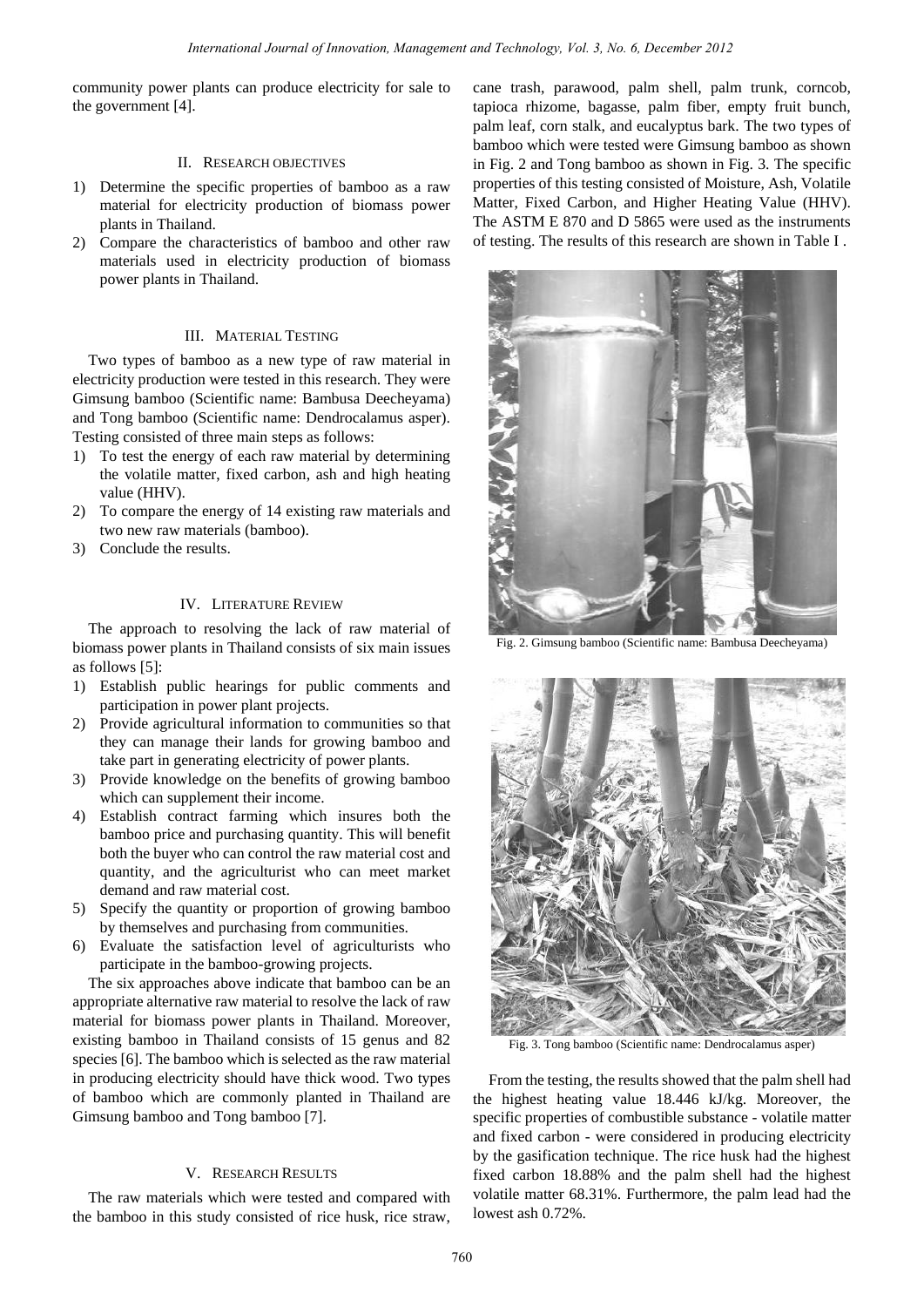TABLE I: SPECIFIC PROPERTIES OF THE RAW MATERIALS FOR BIOMASS POWER PLANTS.

| Properties of<br>biomass<br>material in<br>Thailand.       | <b>Moisture</b><br>$\frac{0}{0}$ | Ash<br>$\frac{0}{0}$ | <b>Volatile</b><br><b>Matter</b><br>$\frac{0}{0}$ | Fixed<br>Carbon<br>$\frac{0}{0}$ | <b>Higher</b><br><b>Heating</b><br><b>Value</b><br>kJ/kg |
|------------------------------------------------------------|----------------------------------|----------------------|---------------------------------------------------|----------------------------------|----------------------------------------------------------|
| <b>Rice Husk</b>                                           | 12.05                            | 12.73                | 56.98                                             | 18.88                            | 14.638                                                   |
| <b>Rice Straw</b>                                          | 10.12                            | 10.42                | 60.87                                             | 18.80                            | 13.275                                                   |
| <b>Bagasse</b>                                             | 50.76                            | 1.75                 | 41.99                                             | 5.86                             | 9.664                                                    |
| <b>Cane Trash</b>                                          | 9.34                             | 6.23                 | 67.78                                             | 16.90                            | 16.342                                                   |
| Parawood                                                   | 45.32                            | 1.70                 | 45.67                                             | 7.71                             | 10.112                                                   |
| Palm Fiber                                                 | 38.57                            | 4.55                 | 42.53                                             | 14.39                            | 13.279                                                   |
| <b>Palm Shell</b>                                          | 12.12                            | 3.66                 | 68.31                                             | 16.30                            | 18.446                                                   |
| <b>Empty Fruit</b><br><b>Bunch</b>                         | 58.67                            | 2.09                 | 30.52                                             | 8.90                             | 9.265                                                    |
| Palm Trunk                                                 | 48.34                            | 1.34                 | 38.98                                             | 11.70                            | 9.370                                                    |
| <b>Palm Leaf</b>                                           | 78.34                            | 0.72                 | 16.42                                             | 4.60                             | 3.889                                                    |
| Corncob                                                    | 40.11                            | 0.95                 | 45.55                                             | 13.68                            | 11.198                                                   |
| Corn Stalk                                                 | 41.69                            | 3.80                 | 46.98                                             | 8.14                             | 11.634                                                   |
| Tapioca Rhizome                                            | 59.78                            | 1.69                 | 31.09                                             | 8.10                             | 7.423                                                    |
| <b>Eucalyptus Bark</b>                                     | 60.09                            | 2.33                 | 28.02                                             | 9.56                             | 6.723                                                    |
| <b>Bamboo</b><br><b>Gimsung</b><br>(Bambusa<br>Deecheyama) | 14.30                            | 3.70                 | 63.10                                             | 18.90                            | 15.700                                                   |
| <b>Bamboo Tong</b><br>(Dendrocalamus<br>asper)             | 5.80                             | 2.70                 | 71.70                                             | 19.80                            | 17.585                                                   |

- VI. SUMMARY OF COMPARISON BETWEEN EXISTING AND NEW RAW MATERIALS OF BIOMASS POWER PLANTS
- 1) In the HHV comparison between the palm shells (the highest HHV of the existing raw materials) and the new raw materials, the Gimsung and Tong bamboo, the results showed that the HHV of both bamboos, 15.700 kJ/kg and 17.585 kJ/kg respectively, were close to the HHV of palm shells.
- 2) In the combustible substances-volatile matter and fixed carbon-comparison between the palm shells (the highest energy of the existing raw materials) and the new raw materials, the Gimsung and Tong bamboo, the results showed that the volatile matter and fixed carbon of both bamboos were higher than the palm shells. The volatile matter of the bamboos was 63.10% and 71.70% respectively and the fixed carbon of both bamboos was 18.90% and 19.80%, respectively.

3) In the ash comparison between the palm leaf (the lowest amount of ash of the existing raw materials) and the new raw materials, the Gimsung and Tong bamboo, the results showed that the amount of ash of the palm leaf was lowest, 0.72%, while both bamboos had ash of 3.70% and 2.70% respectively. However, the HHV, volatile matter and fixed carbon of palm leaf were much lower than both bamboos.

## VII. CONCLUSION

The results of this research show that the energy gained from Gimsung bamboo and Tong bamboo, with their specific properties and growth rate, is appropriate for producing electricity. Shanmughavel and Francis [8] argued that the growth rate of bamboo is approximately 30 cm height per day (without rain). In addition, bamboo has more benefits than other raw materials such as greater  $CO<sub>2</sub>$  absorption. The rate of  $CO<sub>2</sub>$  absorption and  $O<sub>2</sub>$  production of one bamboo tree per year is as follows: 1st year- 5th year: 41, 165, 413, 495 and 578 kgs of  $CO<sub>2</sub>$  respectively. After the 5th year onwards the rate of  $CO<sub>2</sub>$  absorption and  $O<sub>2</sub>$  production of bamboo remains the same over the next 200 years [9]-[11]. To sum up, bamboo can be an alternative raw material for producing electricity for biomass power plants in Thailand.

#### ACKNOWLEDGMENT

This research was supported by the Energy Conservation Promotion Fund, Energy Policy and Planning Office, Ministry of Energy, Thailand.

#### **REFERENCES**

- [1] Department of Energy in Thailand, *Plan of Energy Conservation 20 Year (2011 – 2030),* 2012.
- [2] Dede. (2012). *Data of Renewable Energy in Thailand*. [Online]. Available: http://www.dede.go.th/dede/index.php?lang=en.
- [3] C. Sritong, A. Kunavongkrit, and C. Piumsombun, "Management Innovation of Bamboo as Raw Material for Small Biomass Powerplant in Thailand," in *Proc. TIIM 2012 Conf. Technology Innovation and Industrial Management, Lublin, Poland*, pp. 31-39, 2012.
- [4] S. Prasertsan and B. Sajjakulnukit, "Biomass and Biogas Energy in Thailand: Potential, Opportunity and Barriers" Renewable Energy, vol. 31, pp. 599-610, September 2005.
- [5] C. Sritong, A. Kunavongkrit and C. Piumsombun "A Study of Raw Material Management Innovation Problems in Biomass Power Plants" *IJEEEE*, vol. 2, pp.319-322, August 2012.
- [6] V. Tummachardpaisan, *Planting Bamboo Create Milion*, 1st Ed. Bangkok, Thailand: Learning Center of Agricultural Technology, 2012, pp 6-46.
- [7] C. Henpithaksa, "1-Year-Old Culm Morphology and Shoot Growth of 6 Bamboo Varieties Plantation at Kanchanaburi Research Station," *Agricultural Sci*., vol. 41, pp. 521-524, 2010.
- [8] P. Shanmughavel and K. Francis, "Above Ground Biomass Production and Nutrient Distribution in Growing," *India, Biomass and Bioenergy*, vol. 10, pp. 383-391,1996
- [9] Data of bamboo. [online: 7/07/1012]: http://xa.yimg.com/kq/ groups/21948400/611736155/name/Carbon+neutral+Chennai+byBam boo+Exnora+I.doc
- [10] X. Zeng, Y. Ma, and L. Ma, "Utilization of Straw in Biomass Energy in China," *China, Renewable and Sustainable Energy Reviews*, vol. 11, pp. 976–987, 2007.
- [11] Z. Zhaohua, "Bambom Industry's Impact Evaluation on Rural Sustainable Development in Anji, China," *In INBAR. (2005) International Training Workshop on Small Daily Processing Technologies and Machines*, pp. 16-33, 2005.